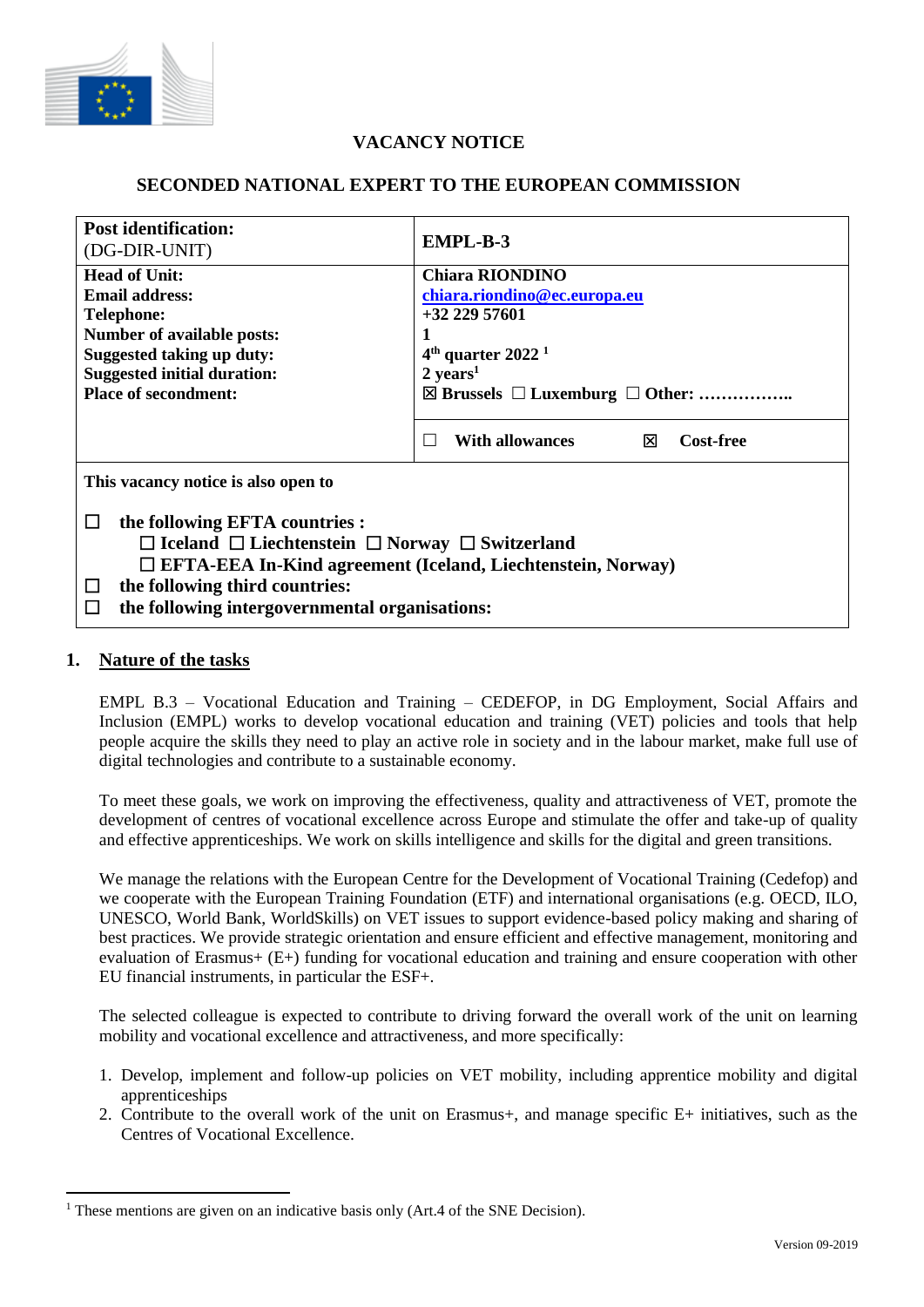Relating to this area of competence s/he will:

- Draft policy papers, including a possible Commission initiative on updating the learning mobility framework accompanying the strengthened Erasmus+ programme
- Monitor policy-making and provide information and policy analysis
- Contribute to development and implementation of online tools on skills and qualifications
- Prepare briefings, speeches, replies to Parliamentary Questions and inter-service consultations on skills and qualifications policy
- Cooperate closely with other Commission Services or agencies, such as DG EAC, GROW, CNECT, EACEA, CEDEFOP
- Establish and maintain regular contacts with stakeholders, other institutions and/or organisations, and facilitate the exchange of information among Member States in the assigned policy area, including planning of events
- Contribute to drafting calls for proposals or tender dossiers, and to preparing and/or managing studies

## **2. Main qualifications**

#### **a) Eligibility criteria**

The following eligibility criteria must be fulfilled by the candidate in order to be seconded to the Commission. Consequently, the candidate who does not fulfil all of these criteria will be automatically eliminated from the selection process.

- Professional experience: at least three years of professional experience in administrative, legal, scientific, technical, advisory or supervisory functions which are equivalent to those of function group AD;
- Seniority: candidates must have at least one year seniority with their employer, that means having worked for an eligible employer as described in Art. 1 of the SNE decision on a permanent or contract basis for at least one year before the secondment;
- Linguistic skills: thorough knowledge of one of the EU languages and a satisfactory knowledge of another EU language to the extent necessary for the performance of the duties. SNE from a third country must produce evidence of a thorough knowledge of one EU language necessary for the performance of his duties.

#### **b) Selection criteria**

Diploma

- university degree or
- professional training or professional experience of an equivalent level

in the field(s) : economics, political sciences, education sciences, computer sciences.

#### Professional experience

Applicants should have experience in skills, education and training or labour market policies.

Furthermore applicants should prove:

- Excellent policy analysis skills
- Excellent drafting skills
- Excellent communication skills, both oral and written
- Ability to work in an autonomous way, as well as in a team, and a strong sense of initiative
- Strong organisational skills and the capacity to deliver high quality output even within tight and shifting deadlines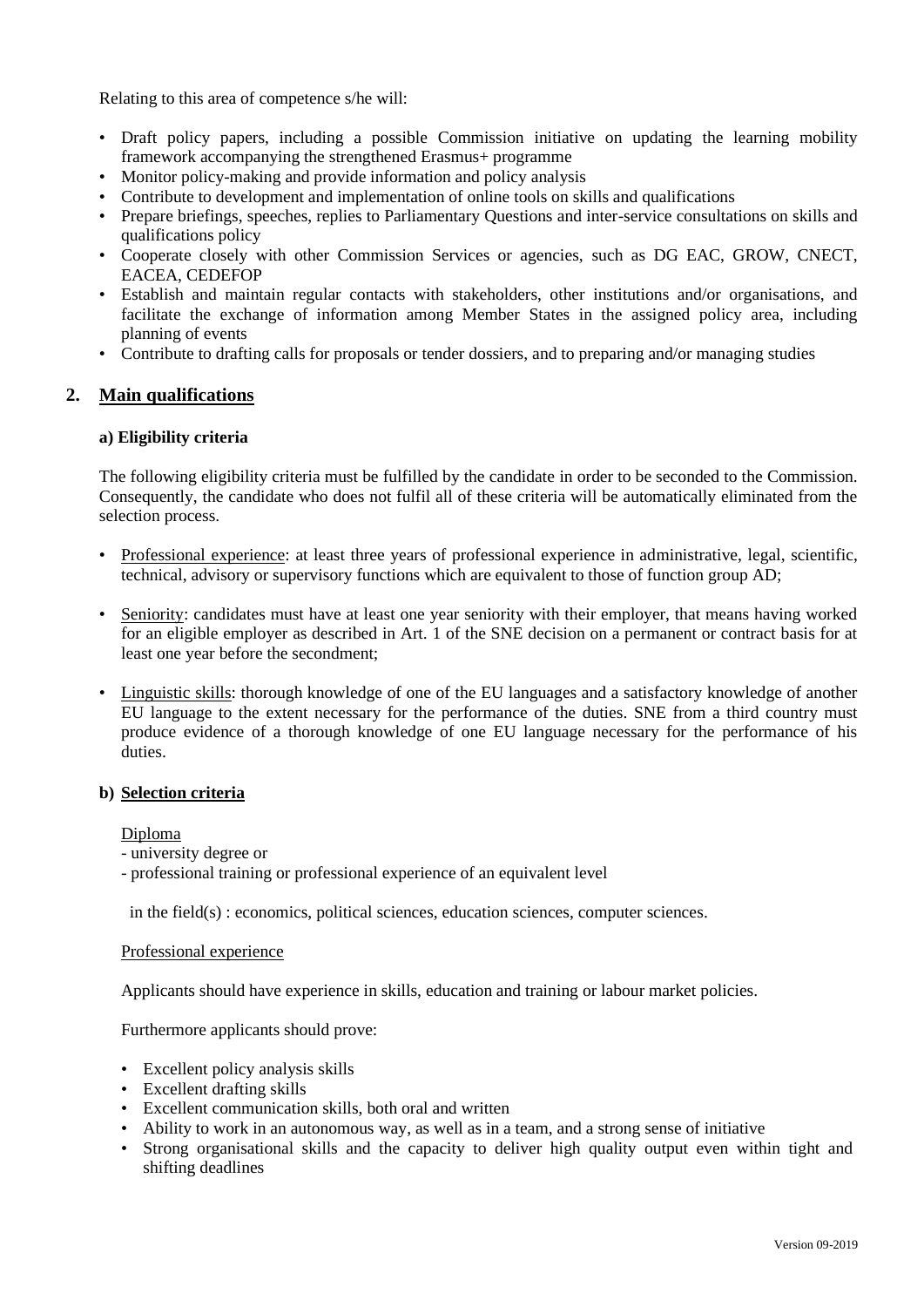## Language(s) necessary for the performance of duties

The working language of the unit is mainly English (especially for drafting). Therefore a strong knowledge of the English language is required (at least C1), as well as knowledge of one of the other languages of the European Union. Knowledge of the French language would be an asset.

## **3. Submission of applications and selection procedure**

Candidates should send their application according to the **Europass CV format**  [\(http://europass.cedefop.europa.eu/en/documents/curriculum-vitae\)](http://europass.cedefop.europa.eu/en/documents/curriculum-vitae) in English, French or German **only to the Permanent Representation / Diplomatic Mission to the EU of their country**, which will forward it to the competent services of the Commission within the deadline fixed by the latter. The CV must mention the date of birth and the nationality of the candidate. **Not respecting this procedure or deadlines will automatically invalidate the application.**

Candidates are asked not to add any other documents (such as copy of passport, copy of degrees or certificate of professional experience, etc.). If necessary, these will be requested at a later stage. Candidates will be informed of the follow-up of their application by the unit concerned.

## **4. Conditions of the secondment**

The secondment will be governed by the **Commission Decision C(2008)6866 of 12/11/2008** laying down rules on the secondment to the Commission of national experts and national experts in professional training (SNE Decision).

The SNE will remain employed and remunerated by his/her employer during the secondment. He/she will equally remain covered by the national social security system.

Unless for cost-free SNE, allowances may be granted by the Commission to SNE fulfilling the conditions provided for in Art. 17 of the SNE decision.

During the secondment, SNE are subject to confidentiality, loyalty and absence of conflict of interest obligations, as provided for in Art. 6 and 7 of the SNE Decision.

If any document is inexact, incomplete or missing, the application may be cancelled.

Staff posted in a **European Union Delegation** are required to have a security clearance (up to SECRET UE/EU SECRET level according to Commission Decision (EU, Euratom) 2015/444 of 13 March 2015, OJ L 72, 17.03.2015, p. 53).

The selected candidate has the obligation to launch the vetting procedure before getting the secondment confirmation.

#### **5. Processing of personal data**

The selection, secondment and termination of the secondment of a national expert requires the Commission (the competent services of DG HR, DG BUDG, PMO and the DG concerned) to process personal data concerning the person to be seconded, under the responsibility of the Head of Unit of DG HR.B.1. The data processing is subject to the SNE Decision as well as the Regulation (EU) 2018/1725.

Data is kept by the competent services for 7 years after the secondment (2 years for not selected experts).

You have specific rights as a 'data subject' under Chapter III (Articles 14-25) of Regulation (EU) 2018/1725, in particular the right to access, rectify or erase your personal data and the right to restrict the processing of your personal data. Where applicable, you also have the right to object to the processing or the right to data portability.

You can exercise your rights by contacting the Data Controller, or in case of conflict the Data Protection Officer. If necessary, you can also address the European Data Protection Supervisor. Their contact information is given below.

## **Contact information**